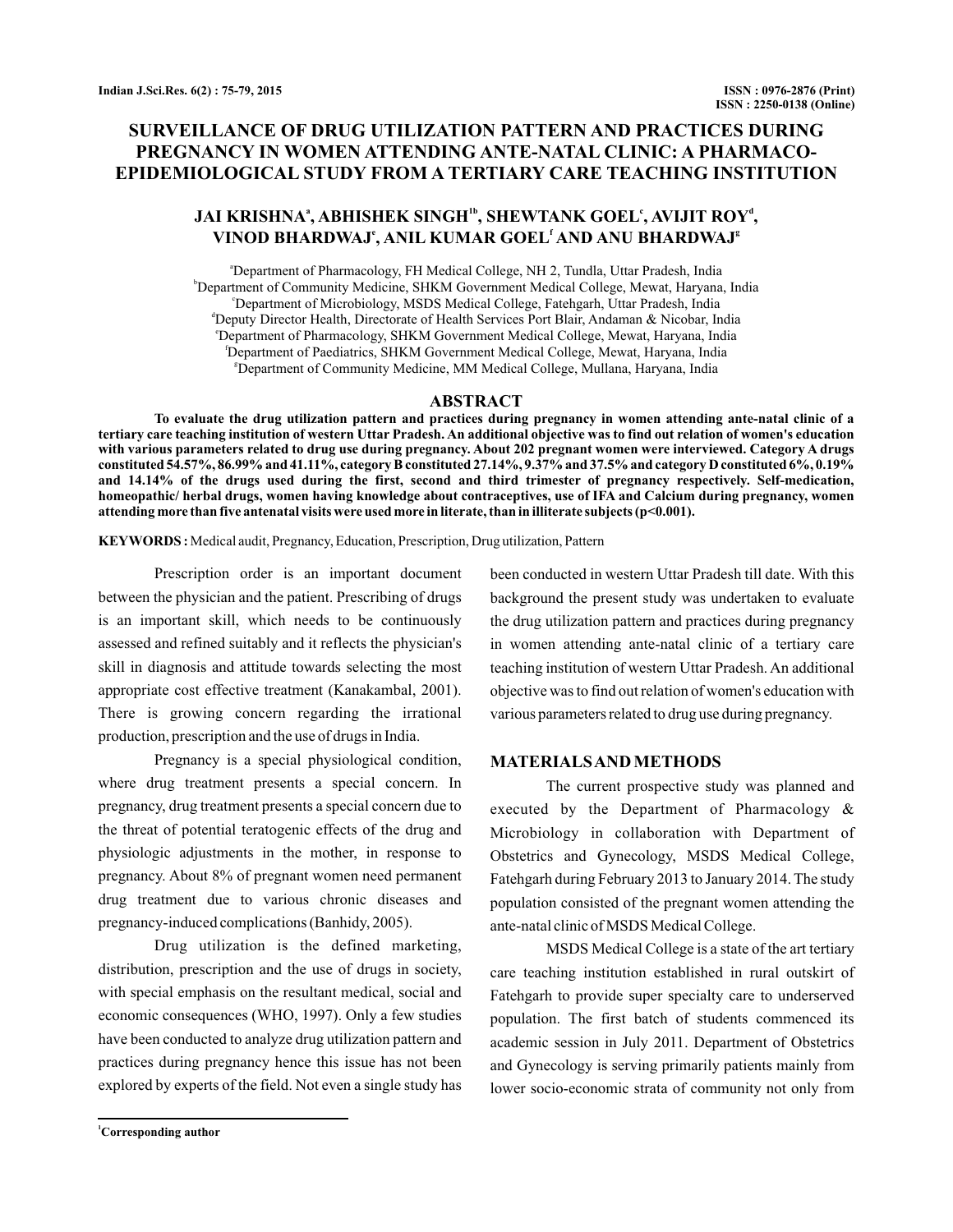western Uttar Pradesh but also from neighboring states. On an average 70-120 patients seek care at Department of Obstetrics and Gynecology, MSDS Medical College on outpatient (OPD) basis per day. So this growing institution provided us a perfect base to plan and execute this study.

Pregnant women were interviewed in local language, after taking their well-informed written consent. The women's statements were also confirmed from the written record, if available with them. Data was collected one a week for a period of one year. The day of data collection was chosen randomly. A trained person conducted the interviews just after the parents came out of the ante-natal clinic. Data was captured on predesigned proforma. A total of 202 questionnaires were collected and analyzed for various study parameters like; educational status, duration of pregnancy, family income per capita per month, time of first antenatal visit, number of antenatal visits, self-medication practices, number of drugs used, number of herbal/homeopathic drugs used, knowledge about contraceptives and knowledge about drug use during pregnancy.

For the purpose of this study, first trimester was considered for first 12 weeks, second trimester for 13 to 24 weeks and third trimester for 24 weeks onwards. Drug use during pregnancy was classified according to US Food and Drug Administration (FDA) which is as follows (Wilkins, 1998). Category  $A =$  multivitamins, iron, folic acid, calcium, thyroxin. Category  $B =$  paracetamol, diclofenac sodium, ibuprofen, antacids, metaclopropamide, dicyclomine, rantidine, femotidine, omeprazole, pentaprazole, ampicillin, amoxicillin, cephalosporins, metronidazole, insulin, methyl DOPA. Category C = Nifedipine, Category  $D =$  phenobarbitone, carbamazepine, phenytoin. Category  $x =$  progesterone.

Permission of Institutional ethics committee (IEC) was sought before the commencement of the study. Informed consent was obtained from the study participants. All the questionnaires were manually checked and edited for completeness and consistency and were then coded for computer entry. After compilation of collected data, analysis was done using Statistical Package for Social Sciences (SPSS), version 20 (IBM, Chicago, USA). The results were expressed using appropriate statistical methods. Chi-square test was applied to test for proportions wherever applicable. Two-tailed P < 0.05 was considered as statistically significant.

#### **RESULTS**

A total of 202 (129 primigravida and 73 multigravida) pregnant women were interviewed. 51.9% (105), 39.6% (80) and 8.5% (17) women were in the first, second and third trimester of pregnancy respectively. 7.9% (16), 71.8% (145) and 20.3% (41) women were of less than 20 years, between 20 to 35 years and more than 35 years of age, respectively. The first antenatal checkup was conducted during the first, second and third trimester of pregnancy in 51.9% (105), 39.6% (80) and 8.5% (17) of women, respectively. However, less than three, three to five and more than five antenatal visits were attended by 25.2% (51), 33.7% (68) and 41.1% (83) women, respectively. (Table 1)

CategoryAdrugs constituted 54.57%, 86.99% and 41.11% (P<0.001), category B constituted 27.14%, 9.37% and  $37.5\%$  (P=0.002) and category D constituted 6%, 0.19% and 14.14% (P=0.054) of the drugs used during the first, second and third trimester of pregnancy, respectively. Herbal/ homeopathic drugs included multivitamins and iron supplements, calcium, liver tonics, local analgesic ointments, drugs for acid-peptic disease, drugs for leucorrhea and drugs for skin hyper-pigmentation. (Table 2)

Iron, folic acid, vitamins and calcium were the most frequently used drugs, during all the three trimesters of the pregnancy. During the first trimester-anti-emetics, phenobarbitone, isoxsuprine, progesterone and paracetamol, during the second trimester-antacids, protein supplements, antimicrobials and NSAIDs (nonsteroidal anti-inflammatory drugs) and during the third trimesterphenobarbitone, isoxsuprine, antibiotics, NSAIDs, antiemetics, proton pump inhibitors/ H2 blockers and antihypertensive drugs (nifedipine, methyldopa) were the other commonly used drugs. (Table 3)

On evaluating the effect of education on various parameters, it was found that self-medication, homeopathic/ herbal drugs, women having knowledge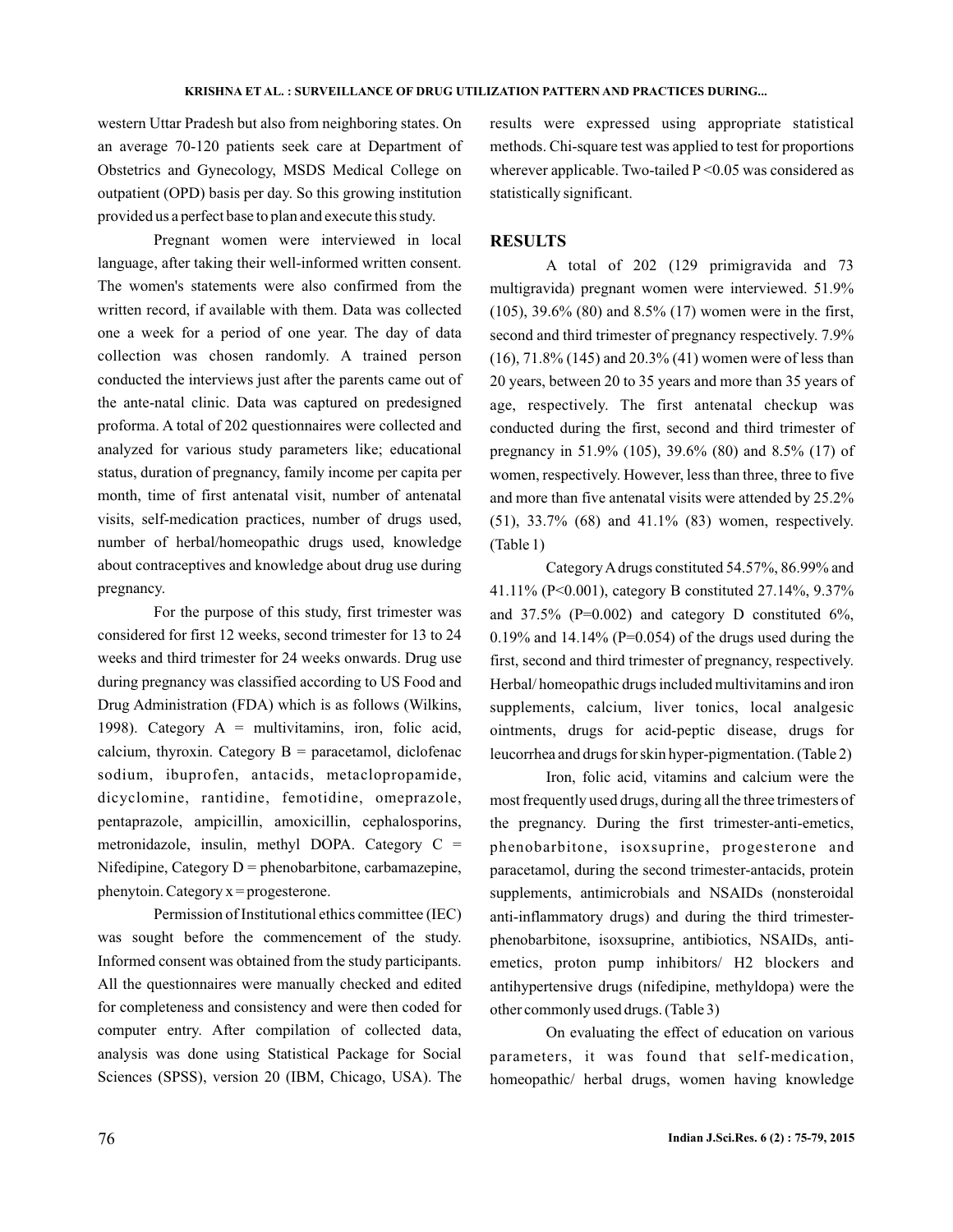| Variables                                   |                    | N(%)          |
|---------------------------------------------|--------------------|---------------|
|                                             | $\leq$ 20 years    | $16(7.9\%)$   |
| Age                                         | $20 - 35$          | 145 (71.8%)   |
|                                             | $>35$ years        | 41 (20.3%)    |
| Educational status                          | Literate           | 90 (44.6)     |
|                                             | <b>Illiterate</b>  | 112(55.4)     |
|                                             | First trimester    | $16(7.9\%)$   |
| Duration of pregnancy                       | Second trimester   | 53 (26.2%)    |
|                                             | Third trimester    | 133 (65.9%)   |
| Gravida                                     | Primigravida       | 129 (63.9%)   |
|                                             | Multigravida       | 73 (36.1%)    |
| Time of first Antenatal<br>Check-up $(ANC)$ | First trimester    | $105(51.9\%)$ |
|                                             | Second trimester   | 80 (39.6%)    |
|                                             | Third trimester    | $17(8.5\%)$   |
|                                             | $\leq$ 3           | 51 (25.2)     |
| Total ANCs done                             | $3 - 5$            | 68 (33.7)     |
|                                             | >5                 | 83 (41.1)     |
|                                             | Less than 5000 Rs  | 105(52.0)     |
| Family income per month                     | $5000 - 15000$ Rs  | 57 (28.2)     |
|                                             | More than 15000 Rs | 40 (19.8)     |

**Table 1: Socio-Demographic Profile of Study Subjects**

**Table 2 : Pattern of Different Categories of Drugs Used During Pregnancy**

| Category                                                                           | First trimester*         | Third trimester***<br>Second trimester** |                | <b>P</b> Value |
|------------------------------------------------------------------------------------|--------------------------|------------------------------------------|----------------|----------------|
|                                                                                    | N (Percentage)           | N (Percentage)                           | N (Percentage) |                |
| A                                                                                  | 191 (54.57)              | 455 (86.99)                              | 125(41.11)     | < 0.001        |
| B                                                                                  | 95 (27.14)               | 49 (9.37)                                | 114(37.5)      | 0.002          |
| C                                                                                  | $\overline{\phantom{a}}$ |                                          | 18 (5.92)      | <b>NA</b>      |
| D                                                                                  | 21(6.00)                 | 1(0.191)                                 | 43 (14.14)     | 0.054          |
| $\mathbf{X}$                                                                       | 20(5.71)                 |                                          |                | <b>NA</b>      |
| Others $#$                                                                         | 23(6.57)                 | 18 (3.44)                                | 4(1.32)        | 0.877          |
| Total number of drugs $350^*$ , $523^{**}$ , $304^{***}$ ; herbal and homeopathic# |                          |                                          |                |                |

about contraceptives, use of IFA and Calcium during pregnancy, women attending more than five antenatal visits were used more in literate, than in illiterate subjects. The difference was found to be statistically significant. (Table 4)

# **DISCUSSION**

The current study assessed drug utilization pattern and practices during pregnancy in women attending antenatal clinic of a tertiary care teaching institution and found out relation of women's education with various parameters related to drug use during pregnancy. Valid conclusions were drawn on the basis of data collected by interviewing 202 pregnant women.

Our study revealed that folic-acid was taken by only 52% of women (23%, 16% and 13% women in the first, second and third trimester, respectively). It is well known fact that folic-acid supplementation in pregnancy is associated with the decreased incidence of habitual spontaneous abortion and pregnancy complications(e.g., placental abruption and preeclampsia) (Hernandez, 2002). It is a noteworthy observation which need to be addressed.

It was observed in this study that the majority of the drugs used during pregnancy were from category-A, followed by category-B and category-D. Category A drugs constituted 54.57%, 86.99% and 41.11%, category B constituted 27.14%, 9.37% and 37.5% and category D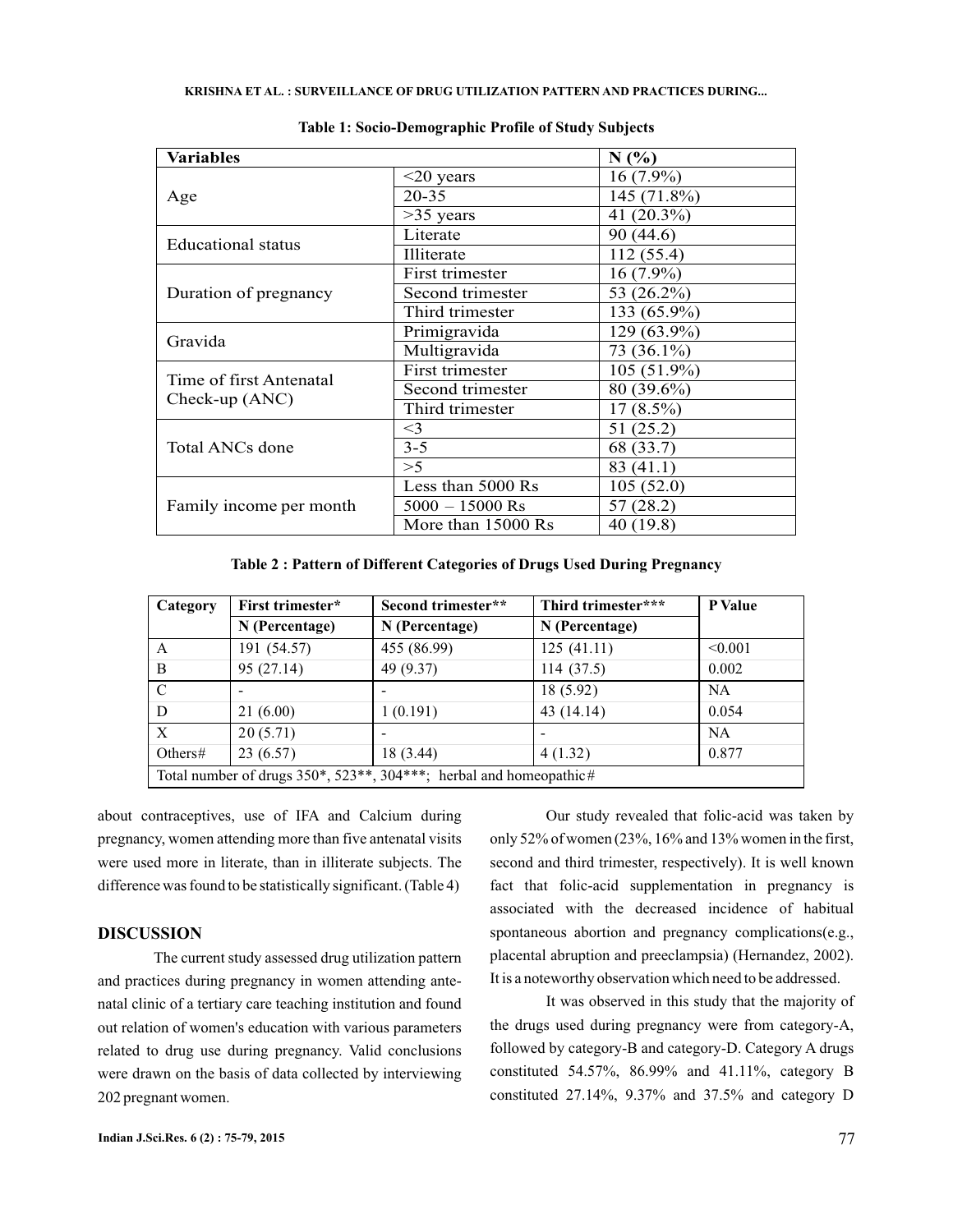| <b>Description of</b>                      | Category#   | First trimester* | Second trimester**       | Third trimester***   |
|--------------------------------------------|-------------|------------------|--------------------------|----------------------|
| drugs                                      |             | Number (%age)    | Number (%age)            | Number (%age)        |
| Vitamins                                   |             | 43 (12.28)       | 57 (10.89)               |                      |
| Iron                                       |             | 41(11.71)        | 170(32.5)                | 62(20.39)            |
| Folic acid                                 | A           | 80 (22.86)       | 81 (15.49)               | 39 (12.83)           |
| Calcium                                    |             | 27(7.71)         | 145(27.72)               | 22(7.24)             |
| Thyroxin                                   |             | ÷.               | 2(0.38)                  | 2(0.66)              |
| Paracetamol                                |             | 16(4.57)         | ÷                        | 10(3.29)             |
| <b>NSAIDs</b>                              |             | ÷.               | 12(2.29)                 | 29 (9.54)            |
| Isoxsuprine                                |             | 14 (4.00)        | ÷.                       | 20 (6.58)            |
| Insulin                                    | B           | 3(0.86)          | 2(0.38)                  | 2(0.66)              |
| Ant acids                                  |             | 9(2.57)          | 26 (4.97)                | 5(1.64)              |
| Anti-emetics                               |             | 41 (11.71)       |                          | 13 (4.28)            |
| PPIs/H2 blockers                           |             |                  | 4(0.76)                  | 12(3.95)             |
| Antibiotics                                |             | 12(3.43)         | 3(0.57)                  | 18(5.92)             |
| Antiprotozoals                             |             |                  | 2(0.38)                  |                      |
| Methyldopa                                 |             |                  | $\overline{\phantom{0}}$ | $5(1.\overline{64})$ |
| Nifedipine                                 | $\mathbf C$ |                  | $\overline{\phantom{a}}$ | 18(5.83)             |
| Phenobarbitone                             | D           | 18(5.14)         |                          | 41 (13.49)           |
| Anti-epileptics                            |             | 3(0.86)          | 1(0.19)                  | 2(0.66)              |
| Progesterone                               | X           | 20(5.71)         |                          |                      |
| Ayurvedic<br>preparations                  | $\Omega$    | 23(6.57)         | 18 (3.44)                | 4(1.32)              |
| #Total number of drugs 350*, 523**, 304*** |             |                  |                          |                      |

| <b>Table 3: Pattern of Various Drugs Used During Pregnancy</b> |  |  |
|----------------------------------------------------------------|--|--|
|                                                                |  |  |

# **Table 4: Relation of Education With Various Parameters Related to Drug Use During Pregnancy**

| <b>Parameters</b>                       |         | <b>Educational status</b> |                   | P-value* |
|-----------------------------------------|---------|---------------------------|-------------------|----------|
|                                         |         | Literate (n=112)          | Illiterate (n=90) |          |
|                                         |         | Number (%age)             | Number (%age)     |          |
| Self-medication Practices               |         | 85 (75.89)                | 32(35.55)         | < 0.001  |
| Use of homeopathic/ herbal drugs        |         | 37 (33.03)                | 14 (15.55)        | 0.004    |
| ANCs done                               | <3      | 5(4.46)                   | 46(51.11)         | < 0.001  |
|                                         | $3 - 5$ | 41 (45.56)                | 27(24.10)         | 0.27     |
|                                         | >5      | 65 (58.04)                | 18(20.0)          | < 0.001  |
| Knowledge about contraceptives          |         | 98 (87.5)                 | 22 (24.44)        | < 0.001  |
| Use of IFA and Calcium during pregnancy |         | 90 (80.36)                | 29 (32.22)        | < 0.001  |
| $*P-value < 0.001$ , Highly Significant |         |                           |                   |          |

constituted 6%, 0.19% and 14.14% of the drugs used during the first, second and third trimester of pregnancy, respectively. Studies have reported use of potentially harmful drugs (category D drugs-1.5% to 4.8% and category X drugs-2.3 to 4.6%) during pregnancy from other countries of the world also(Carmo, 2004; Bakker, 2006; Riley, 2005).

Regarding self-medication the present study observed that self-medication was significantly higher in literates as compared to illiterates. Another study on similar study subjects revealed that over the counter medication including contraindicated medications like ibuprofen were used at unexpectedly high rates during pregnancy (Glover, 2003). In an epidemiological study, NSAID use during